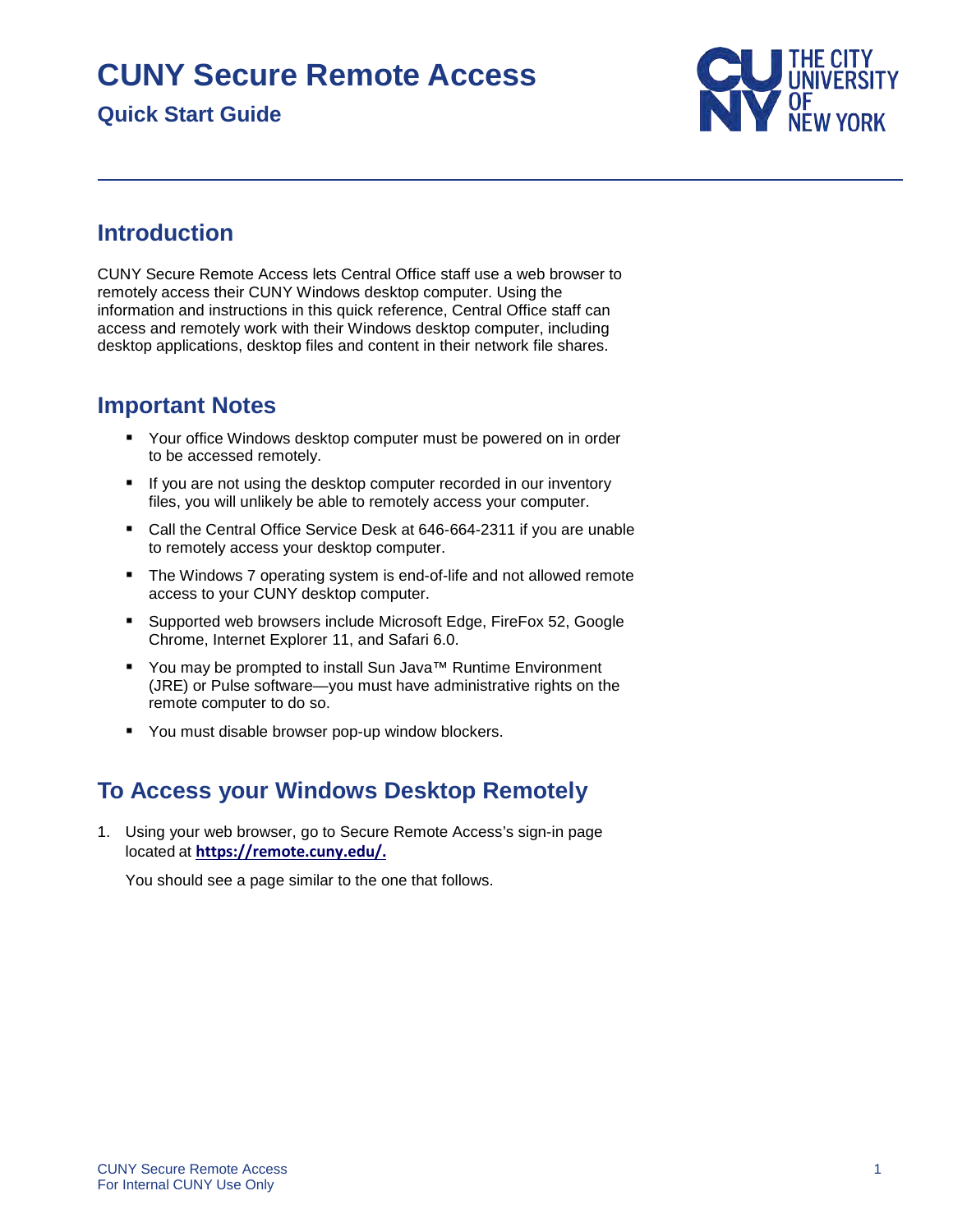| ణ                                    | <b>CUNY Secure Remote Access</b><br>$+$<br>$\times$           |                                                                                                                                                                                                                                                                                                                                                                                                                                                                                                    |
|--------------------------------------|---------------------------------------------------------------|----------------------------------------------------------------------------------------------------------------------------------------------------------------------------------------------------------------------------------------------------------------------------------------------------------------------------------------------------------------------------------------------------------------------------------------------------------------------------------------------------|
|                                      |                                                               | remote.cuny.edu/dana-na/auth/url_default/welcome.cgi                                                                                                                                                                                                                                                                                                                                                                                                                                               |
| <b>Welcome to</b>                    | THE GREATEST<br>rhe world<br><b>CUNY Secure Remote Access</b> | Note: Enter your username as<br>username@co.cuny.adlan                                                                                                                                                                                                                                                                                                                                                                                                                                             |
| <b>Username</b><br>Password<br>Realm | <b>Web Access</b><br>Sign In                                  | O<br>Welcome to the new VPN Gateway.<br>Windows 7 is no longer supported by Microsoft. As of 2/11/2020, Windows 7 clients will no longer be able to log into the VPN<br>All major browsers should now work.<br>Users who still have issues accessing their desktop can try the HTML5 link available once you sign in.<br>Quick start guide and detailed instructions are available at:<br>http://www2.cuny.edu/about/administration/offices/cis/information-security/security-policies-procedures/ |
|                                      |                                                               | *** NOTE: please choose the Web Access realm unless otherwise instructed.<br>Please sign in to begin your secure session.<br>Use of this system is subject to CUNY Information Security Policies and Procedures. More information is available at                                                                                                                                                                                                                                                  |
|                                      |                                                               | http://security.cuny.edu                                                                                                                                                                                                                                                                                                                                                                                                                                                                           |

2. Enter the following information:

#### **Username**

Your Central Office Active Directory username as *username***@co.cuny.adlan,** where *username* is your Active Directory login name that you use to normally log into your desktop computer.

#### **Password**

Your Active Directory password used to log into your desktop computer.

#### **Realm**

Choose **Web Access**.

3. Click the **Sign In** button.

A menu page of links will be displayed.

#### **For PC users**

Click on the link to their desktop (for example, "*Your Name's* **Desktop**") under the **Terminal Sessions** section.

#### **For Mac users**

There are three links under the **HTML5 Access Sessions** section that each support a different screen resolution. You should first try the **1600 x 900** resolution link first, as that seems to work well for many users. Skip to step 5.